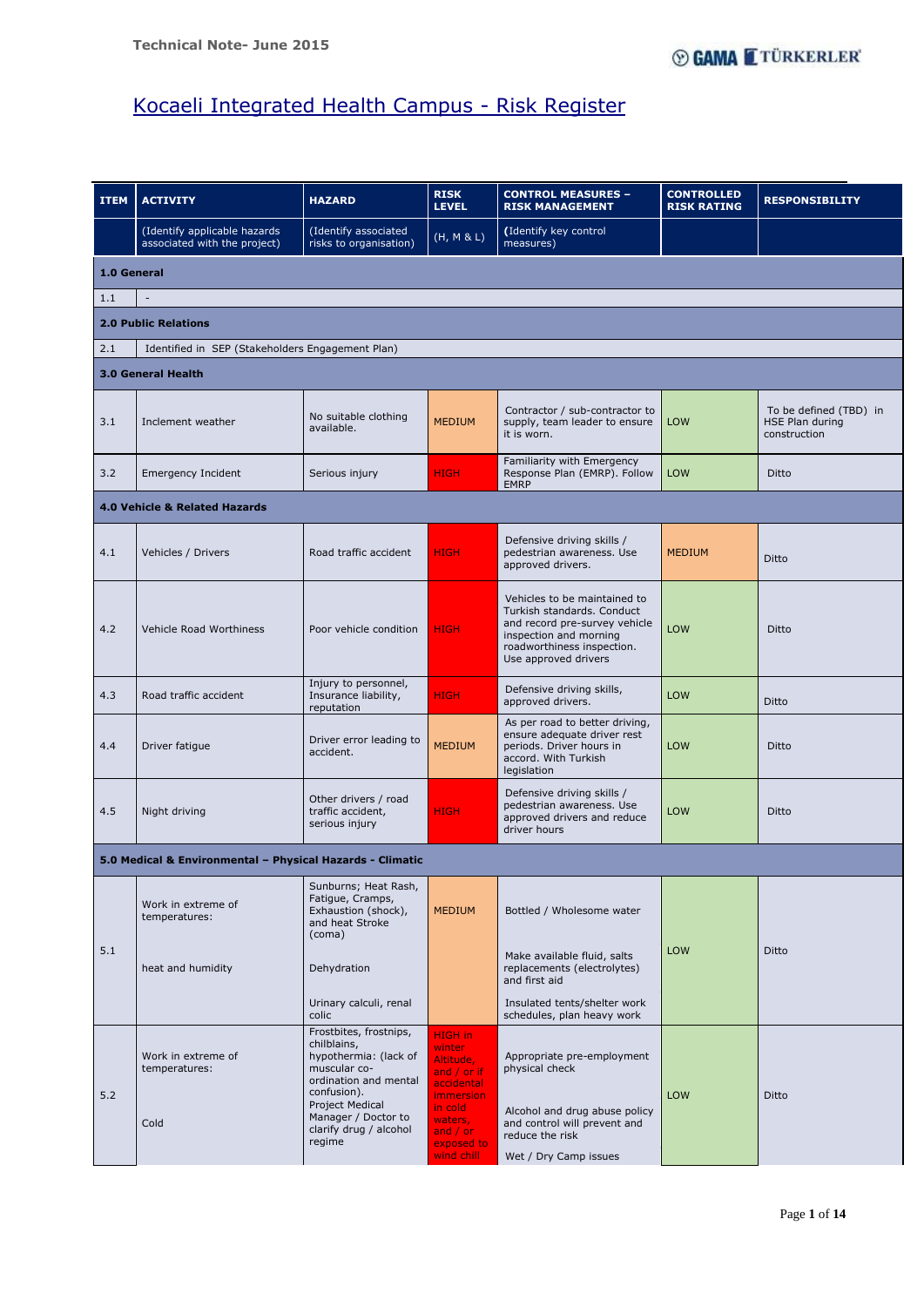Page **2** of **14**

|     |                                                                   |                                                                                                                                                                                                         |             | Random Alcohol / Drug<br>testing                                                                                                                                                 |               |              |  |  |  |  |
|-----|-------------------------------------------------------------------|---------------------------------------------------------------------------------------------------------------------------------------------------------------------------------------------------------|-------------|----------------------------------------------------------------------------------------------------------------------------------------------------------------------------------|---------------|--------------|--|--|--|--|
|     |                                                                   |                                                                                                                                                                                                         |             | Appropriate clothing / cold                                                                                                                                                      |               |              |  |  |  |  |
|     |                                                                   |                                                                                                                                                                                                         |             | Wind insulation                                                                                                                                                                  |               |              |  |  |  |  |
|     | <b>6.0 Psychological Factors</b>                                  |                                                                                                                                                                                                         |             |                                                                                                                                                                                  |               |              |  |  |  |  |
| 6.1 | <b>Unskilled Employees</b>                                        | Lack of training,<br>literacy, Co-ordination<br>of personnel.<br>Screening of<br>personnel. Union<br>engagement.<br>Company Reputation<br><b>Medical Illness</b>                                        | <b>HIGH</b> | HR Screening processes, pre-<br>employment, competence<br>screening, certifications for<br>plant, equipment.<br>Skill Training/Training,<br>Induction Training, Toolbox<br>talks | <b>LOW</b>    | Ditto        |  |  |  |  |
| 6.2 | Social Issues - Reaction to<br>Change.<br>Negative personal issue | Cultural problems<br>within camp. Religious<br>issues, ethnics etc                                                                                                                                      | <b>HIGH</b> | Selection of employees.<br>Camp management Plan.<br>Cultural awareness, planning<br>of facilities, segregation of<br>personnel                                                   | LOW           | Ditto        |  |  |  |  |
|     | 7.0 Food, Water supply and Sanitation situation                   |                                                                                                                                                                                                         |             |                                                                                                                                                                                  |               |              |  |  |  |  |
|     | Diet/Catering in the areas                                        | Food borne infectious<br>diseases, essentially<br>gastrointestinal<br>diseases (see biologic<br>hazards) due to<br>bacteria, protozoa,<br>viruses and parasites                                         |             | Health education and training<br>of food handlers                                                                                                                                |               |              |  |  |  |  |
| 7.1 | Food sanitation practices                                         | Food poisoning                                                                                                                                                                                          | <b>HIGH</b> | Food handlers stringent and<br>specific pre-employment<br>physical                                                                                                               | <b>MEDIUM</b> | Ditto        |  |  |  |  |
|     | Butchered and uncontrolled<br>meat management                     | Decrease in active<br>workforce<br>Work stoppage                                                                                                                                                        |             | Food quality, food<br>conservation, catering<br>facilities based on<br>international standards<br>Control of meat quality                                                        |               |              |  |  |  |  |
|     |                                                                   | Medevacs                                                                                                                                                                                                |             | Accurate diagnosis (lab<br>capabilities)                                                                                                                                         |               |              |  |  |  |  |
| 7.2 | <b>Water supply</b><br>Potential cross contamination              | Waterborne infectious<br>diseases, essentially<br>gastrointestinal<br>diseases (see biologic<br>hazards) due to<br>bacteria, protozoa,<br>viruses and parasites<br>Waterborne diseases<br>may lead to a | <b>HIGH</b> | In-house water treatment if<br>necessary, Periodic water<br>quality monitoring<br>Only Portable water, water<br>tankers or water treated in-                                     | <b>LOW</b>    | <b>Ditto</b> |  |  |  |  |
|     | of water from damaged water<br>and sewerage pipes.                | decrease in active<br>workforce, work<br>stoppage, medivacs                                                                                                                                             |             | house and recognised as safe<br>for drinking<br>Label all Drinking Water                                                                                                         |               |              |  |  |  |  |
|     | Minimal water treatment.                                          |                                                                                                                                                                                                         |             | sources and those that are<br>not fit for drinking                                                                                                                               |               |              |  |  |  |  |
|     | <b>Hygiene and sanitation,</b><br>sewerage                        | Infectious diseases                                                                                                                                                                                     |             | Hygiene and sanitation<br>surveillance and periodic<br>inspections                                                                                                               |               |              |  |  |  |  |
| 7.3 | Low hygiene level                                                 | Food and water borne<br>diseases                                                                                                                                                                        | <b>HIGH</b> | Proper disposal.                                                                                                                                                                 | LOW           | Ditto        |  |  |  |  |
|     | Poor sanitary conditions.                                         |                                                                                                                                                                                                         |             | Camp Management                                                                                                                                                                  |               |              |  |  |  |  |
|     |                                                                   |                                                                                                                                                                                                         |             | Line Crew                                                                                                                                                                        |               |              |  |  |  |  |
|     |                                                                   |                                                                                                                                                                                                         |             | Portable Toilets and<br>sanitation teams                                                                                                                                         |               |              |  |  |  |  |
|     | 8.0 Biological hazards                                            |                                                                                                                                                                                                         |             |                                                                                                                                                                                  |               |              |  |  |  |  |
| 8.1 | <b>Biologic contaminants:</b><br>bacteria, viruses, protozoan,    | Communicable<br>diseases (food and                                                                                                                                                                      | <b>HIGH</b> | Education (information,<br>instruction & training)                                                                                                                               | LOW           | Ditto        |  |  |  |  |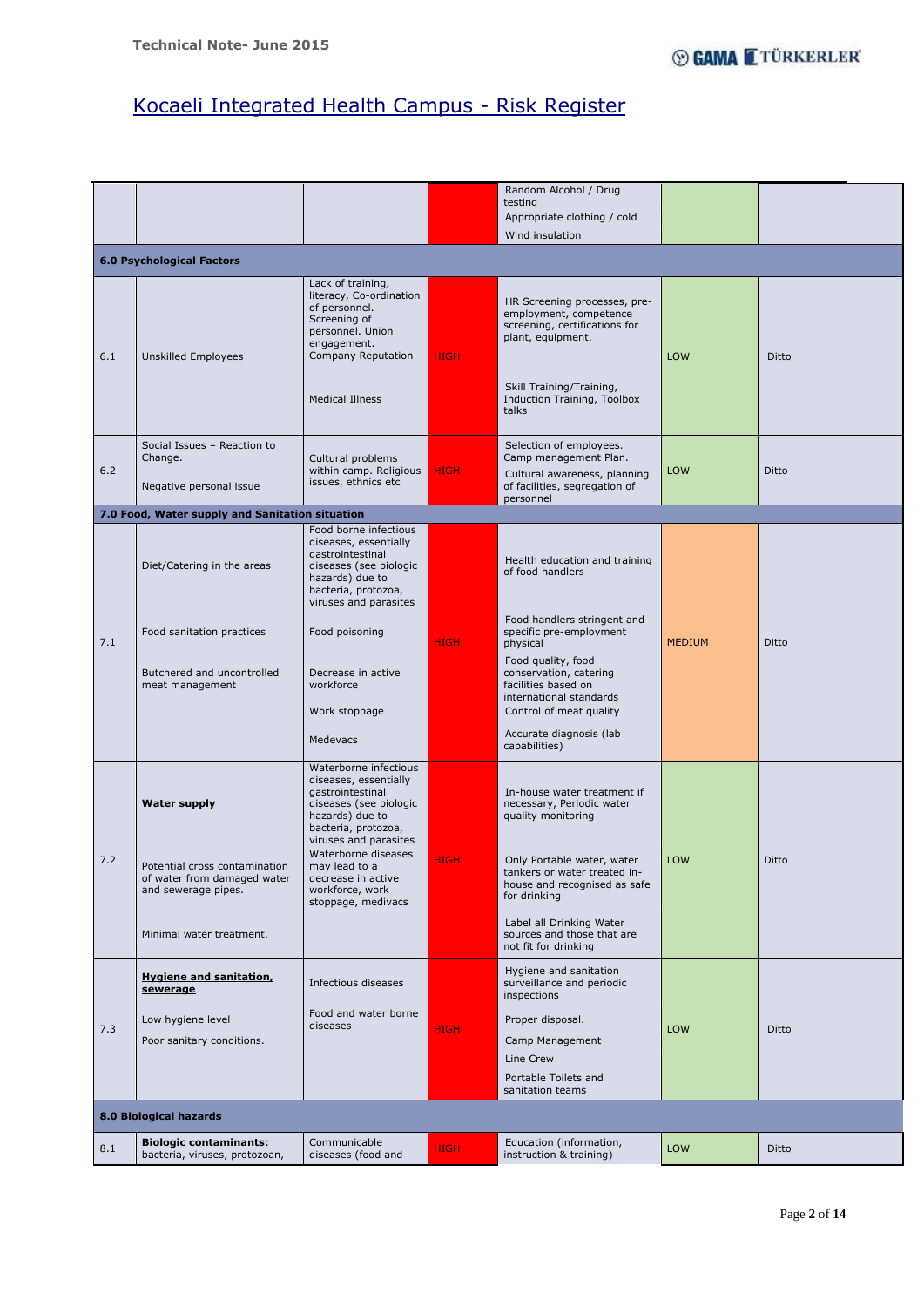Page **3** of **14**

|     | parasites (transmitted through<br>food, water, vectors, body<br>fluids, air and direct or indirect<br>contact). Legionella.                                                         | water borne diseases,<br>vector borne diseases,<br>body fluid transmitted<br>diseases, airborne<br>diseases)                                                                       |               | Sanitation, immunisation,<br>hygiene, food handling<br>Testing capabilities (whether<br>internally or externally - i.e.,<br>laboratory<br>Qualified paramedics / First<br>Aiders.<br>Appropriate medical<br>response, medical<br>assessment.                   |            |       |
|-----|-------------------------------------------------------------------------------------------------------------------------------------------------------------------------------------|------------------------------------------------------------------------------------------------------------------------------------------------------------------------------------|---------------|----------------------------------------------------------------------------------------------------------------------------------------------------------------------------------------------------------------------------------------------------------------|------------|-------|
| 8.2 | Air-born diseases                                                                                                                                                                   | Legionellosis: Pontiac<br>fever and flu-like<br>fever (Airborne<br>contamination from<br>hot or cold water<br>sources)<br>Respiratory infections,<br>flu, haemophilus<br>influenza | <b>MEDIUM</b> | Water should be periodically<br>tested for Legionella<br>Maintenance of water<br>systems and appropriate<br>biocides                                                                                                                                           | LOW        | Ditto |
|     | Food and Water born diseases<br>Transmission: primarily<br>ingestion of causative agent(s)<br>in contaminated food or water.<br>(feco-oral)                                         | Diarrhoeal diseases<br>and dysentery                                                                                                                                               |               | Personal hygiene, proper<br>hand washing, bottle water,<br>only use running drinkable<br>water to wash fruits and<br>vegetables, pasteurise milk<br>and dairy products, proper<br>sanitation                                                                   |            |       |
|     | Bacterial agents: Escherichia<br>coli, Campylobacter,<br>Aeromonas, non-cholera<br>vibrio, Shigella species,<br>Salmonella species,<br>Pleisomonas, Staphylococcus,<br>Pseudomonas. | Infectious diseases:<br>Typhoid and<br>Paratyphoid,                                                                                                                                |               | Epidemiology investigation                                                                                                                                                                                                                                     |            |       |
| 8.3 | Protozoan: Entamoeba<br>histolytica, Giardia lamblia,<br>Balantidium coli, and<br>Cryptosporidium,.                                                                                 | HAV, HEV, Cholera,<br>Anthrax, Poliomyelitis,<br>Botulism,<br>Leptospirosis,<br>Listeriosis, Brucellosis,<br>Echinicoccosis                                                        | <b>HIGH</b>   | Isolation ward                                                                                                                                                                                                                                                 | LOW        | Ditto |
|     | Viruses: rotaviruses, norwalk<br>virus.<br>All are focally endemic.                                                                                                                 | <b>Intestinal Parasites</b>                                                                                                                                                        |               | Hygiene and sanitation<br>inspections, supervision of<br>food handlers' sanitary<br>practices, food safety<br>program, and food handlers<br>screening; Eviction and<br>treatment of carriers<br>Vectors control, Training.<br>Testing regime-pre<br>employment |            |       |
|     | <b>Vector borne diseases</b>                                                                                                                                                        | Mosquito borne<br>diseases: Malaria,                                                                                                                                               |               | Education, correct clothing,                                                                                                                                                                                                                                   |            |       |
|     | Mosquitoes (aedes aegypti),                                                                                                                                                         | west-Nile fever, west-<br>Nile encephalitis<br>Phlebotomus:<br>leishmaniasis                                                                                                       |               | insect repellents<br>Vector control (fogging).                                                                                                                                                                                                                 |            |       |
| 8.4 | phlebotomus, house flies,<br>ticks, mite, fleas (Xenopsylla<br>cheopis) and bed bugs. which<br>act as a reservoir or as a<br>vector in their transmission.                          | Tick borne diseases:<br>encephalitis (CEE)                                                                                                                                         | <b>HIGH</b>   | Mosquito nets                                                                                                                                                                                                                                                  | <b>LOW</b> | Ditto |
|     | The disease agent could be<br>parasitic, bacterial or viral.                                                                                                                        | Louse borne diseases:<br>Relapsing fever, louse<br>borne Typhus fever,<br>and trench fever<br>Not endemic in winter                                                                |               | Accommodations impervious<br>to vectors.<br>Housekeeping regime.                                                                                                                                                                                               |            |       |
|     |                                                                                                                                                                                     | Hot Areas of risk                                                                                                                                                                  |               | Water Course Management                                                                                                                                                                                                                                        |            |       |
| 8.5 | <b>Other infectious diseases</b>                                                                                                                                                    | (ROW)<br>Tuberculosis                                                                                                                                                              | <b>MEDIUM</b> | Strategy.<br>Inoculation.                                                                                                                                                                                                                                      | LOW        | Ditto |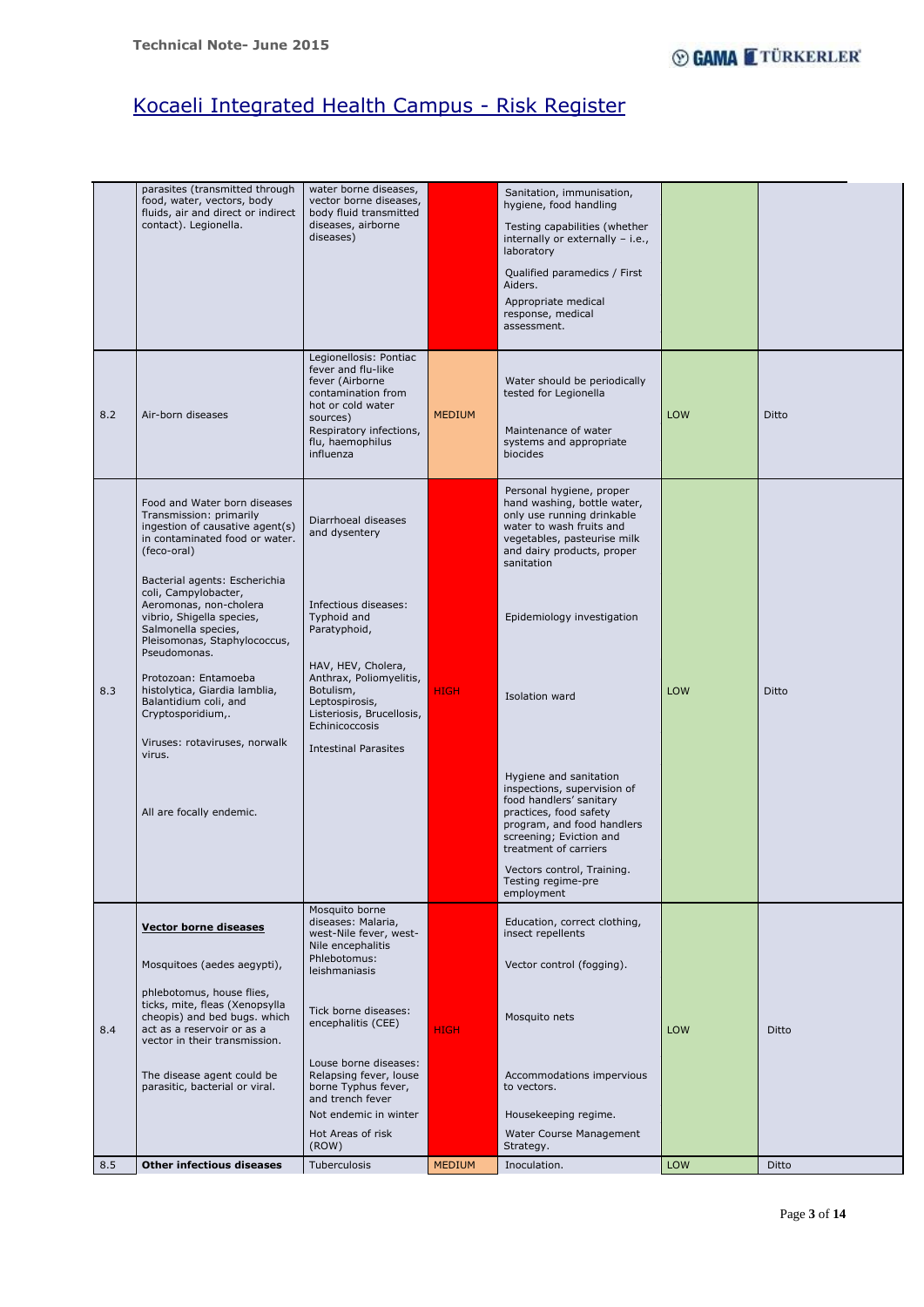Page **4** of **14**

|      | Communicable diseases                                                                                                                                       | West-Nile fever and<br>encephalitis, typhus<br>fever, diphteria,<br>anthrax, poliomyelitis,<br>tetanus, botulism<br>Acute respiratory<br>infections,<br>streptococcal,<br>staphylococcal,<br>pneumococcal<br>diseases. |                               | Training<br>Education                                                                                                                                                                                                                                                                                                                                                                                                                                                        |               |       |
|------|-------------------------------------------------------------------------------------------------------------------------------------------------------------|------------------------------------------------------------------------------------------------------------------------------------------------------------------------------------------------------------------------|-------------------------------|------------------------------------------------------------------------------------------------------------------------------------------------------------------------------------------------------------------------------------------------------------------------------------------------------------------------------------------------------------------------------------------------------------------------------------------------------------------------------|---------------|-------|
|      | Endemic diseases                                                                                                                                            | Anthrax                                                                                                                                                                                                                |                               | <b>Health Care</b>                                                                                                                                                                                                                                                                                                                                                                                                                                                           |               |       |
|      | Cosmopolitan diseases (may<br>cause epidemic)                                                                                                               |                                                                                                                                                                                                                        |                               | ERP / Quarantine                                                                                                                                                                                                                                                                                                                                                                                                                                                             |               |       |
|      |                                                                                                                                                             |                                                                                                                                                                                                                        |                               | <b>Medical Assessment</b>                                                                                                                                                                                                                                                                                                                                                                                                                                                    |               |       |
|      | 9.0 Hazards associated with animals                                                                                                                         |                                                                                                                                                                                                                        |                               |                                                                                                                                                                                                                                                                                                                                                                                                                                                                              |               |       |
| 9.1  |                                                                                                                                                             |                                                                                                                                                                                                                        |                               |                                                                                                                                                                                                                                                                                                                                                                                                                                                                              |               |       |
|      | 10.0 Hygiene and habitability                                                                                                                               |                                                                                                                                                                                                                        |                               |                                                                                                                                                                                                                                                                                                                                                                                                                                                                              |               |       |
| 10.1 | If poor hygiene (living<br>quarters, campgrounds,<br>shared facilities, public places,<br>offices) and overcrowded<br>accommodations or public<br>utilities | Communicable<br>diseases e.g.<br>contagious<br>ectoparasitic<br>infestations,<br>Vector borne<br>diseases.<br>Dermatophytosis:<br>trichophytosis, tinea,<br>microsporosis<br>Facilitate spread of                      | <b>HIGH</b>                   | Proper waste disposal<br>(domestic, solid, and liquid)<br>Periodic thorough cleaning<br>following priority order with<br>the use of antiseptic agents<br>Floor coverings most be non-<br>porous material, and<br>impervious to water<br>Approved Turkish standards<br>for all materials and<br>equipment<br>Accommodations, materials<br>and equipment should meet<br>acceptable national or<br>international standards<br>(habitability norms)<br>Hygiene education, health | LOW           | Ditto |
| 10.2 | Overcrowding                                                                                                                                                | infections; create<br>psychological<br>pressure, frustration<br>leading to time loss<br>and even resignation.                                                                                                          | <b>HIGH</b>                   | promotion<br>Cleaning staff training                                                                                                                                                                                                                                                                                                                                                                                                                                         | LOW           |       |
| 10.3 | Lack of proper lighting                                                                                                                                     | Causes eye disorders<br>headaches and may<br>contribute to<br>depression mainly in<br>winter.                                                                                                                          | LOW                           |                                                                                                                                                                                                                                                                                                                                                                                                                                                                              | LOW           |       |
| 10.4 | Inappropriate accommodation<br>with insufficient insulation,<br>ventilation and climate control                                                             | Leads to vector<br>diseases, poisonous<br>animals bites or<br>stings, heat and cold<br>stress                                                                                                                          | <b>HIGH</b>                   |                                                                                                                                                                                                                                                                                                                                                                                                                                                                              | LOW           |       |
|      | 11.0 Drugs and alcohol                                                                                                                                      |                                                                                                                                                                                                                        |                               |                                                                                                                                                                                                                                                                                                                                                                                                                                                                              |               |       |
| 11.1 | Drugs and alcohol abuse                                                                                                                                     | Accidents, immunity<br>depression, organic<br>and mental disorders,<br>impair performance,<br>time loss and<br>resignation. Violence.<br>ROW adjacent to<br>known drug route                                           | <b>HIGH</b> (out<br>of camps) | Substance abuse policy<br>Pre-employment drug<br>screening mandatory for<br>drivers and machine<br>operators<br>Review random tests -<br>monthly                                                                                                                                                                                                                                                                                                                             | <b>MEDIUM</b> | Ditto |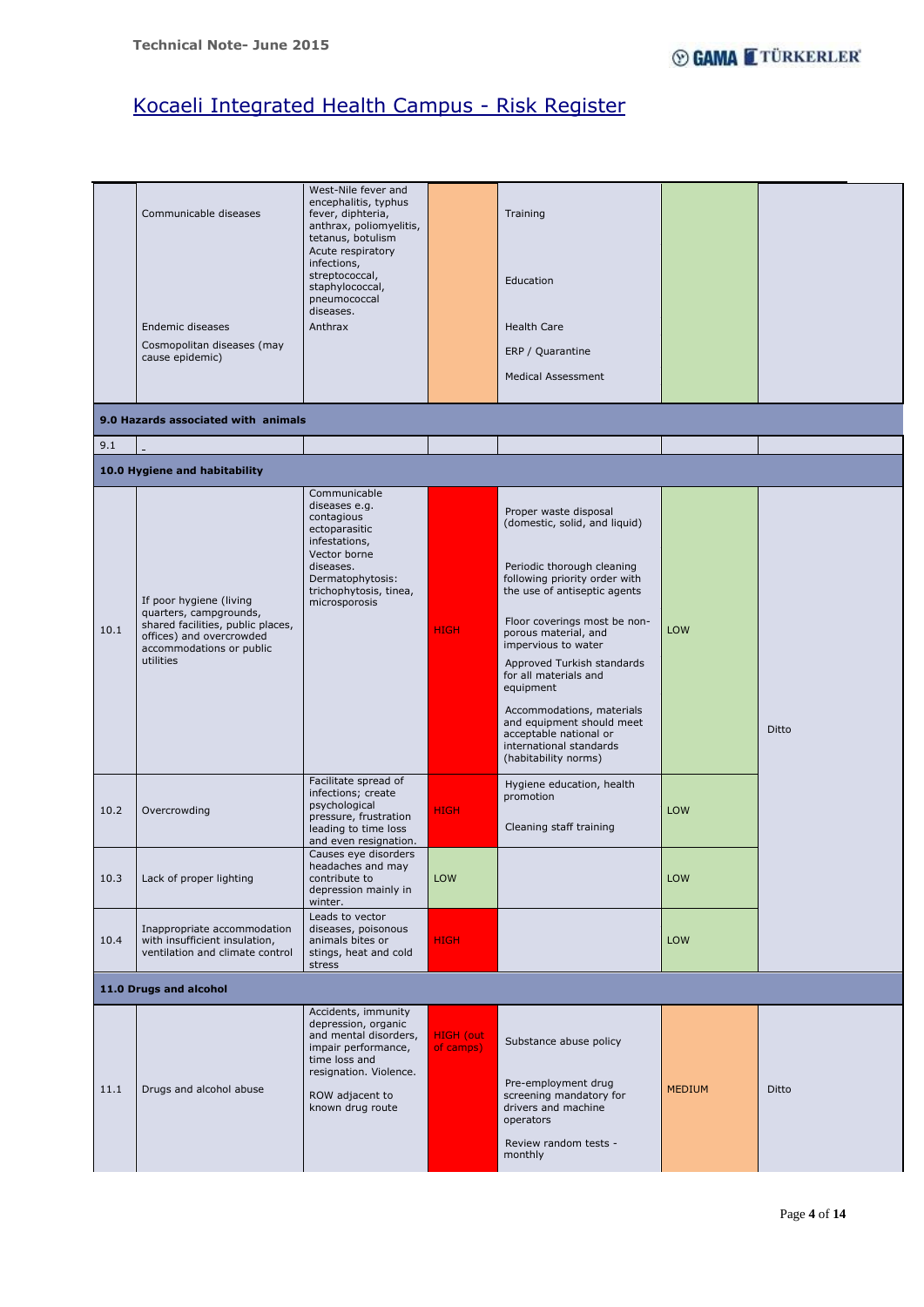Page **5** of **14**

|      | <b>12.0 Medical facilities</b>                                                                                                                                                                                                                                                                         |                                                                                                                                               |                                                       |                                                                                                                                                                                                                                                             |               |             |
|------|--------------------------------------------------------------------------------------------------------------------------------------------------------------------------------------------------------------------------------------------------------------------------------------------------------|-----------------------------------------------------------------------------------------------------------------------------------------------|-------------------------------------------------------|-------------------------------------------------------------------------------------------------------------------------------------------------------------------------------------------------------------------------------------------------------------|---------------|-------------|
| 12.1 | Inefficient MERP (Medical<br>Emergency Response Plan)<br>poorly managed facilities                                                                                                                                                                                                                     | Aggravation of illness<br>Could lead to a<br>fatality case<br>Negative<br>psychological effect<br>on staff                                    | <b>MEDIUM</b>                                         | Qualified and experienced<br>emergency response team<br>Availability of advance first<br>aid<br>Availability of appropriate and<br>adequate means of transport                                                                                              | LOW           | Ditto       |
|      | 13.0 Pre-employment physicals                                                                                                                                                                                                                                                                          |                                                                                                                                               |                                                       |                                                                                                                                                                                                                                                             |               |             |
| 13.1 | Undiagnosed initial health<br>condition                                                                                                                                                                                                                                                                | Medical emergencies<br>e.g. Heart attack,<br>intestinal obstruction,<br>respiratory failure,<br>stroke, trauma and<br>surgical conditions     | LOW<br>in healthy<br>individuals<br>in the<br>capital | Stringent pre-employment<br>screening<br>Fitness criteria                                                                                                                                                                                                   | LOW           | Ditto Ditto |
|      | 14.0 Camps                                                                                                                                                                                                                                                                                             |                                                                                                                                               |                                                       |                                                                                                                                                                                                                                                             |               |             |
| 14.1 | Uneven grounds<br>Stones and pebbles on<br>campsites areas may cause<br>tripping and falling.<br>Night Working Tasks                                                                                                                                                                                   | Abrasion, cuts,<br>infections, strains,<br>sprains ankles or<br>knees, fractures                                                              | LOW                                                   | Proper grading of camps<br>Protective shoes Ankle<br>protecting shoes should be<br>worn. Awareness of the<br>surroundings.<br>Camp lighting.<br>Task specific (Risk<br>Assessment)                                                                          | <b>LOW</b>    |             |
| 14.2 | Inadequate accommodations<br>Insufficient protection against<br>climatic factors, against pests,<br>vectors of transmissible<br>disease, and venomous<br>animals, if lighting, living<br>space (overcrowding), potable<br>water and sewage / toilet<br>facilities not meeting<br>recognised standards. | Communicable<br>diseases<br>Poisoning                                                                                                         | <b>HIGH</b>                                           | Ensure temperature and<br>humidity control, protection<br>against pests, vectors, and<br>venomous animals, sufficient<br>hygiene and sanitation,<br>sufficient lighting, sufficient<br>living space.<br>Avoid overcrowding (check<br>acceptable standards). | <b>MEDIUM</b> |             |
|      |                                                                                                                                                                                                                                                                                                        | Psychological risks,<br>depression,<br>impairment and<br>increased risk of<br>injuries, illness,<br>reduced effectiveness<br>Alcohol and drug |                                                       | <b>Risk Assessment</b>                                                                                                                                                                                                                                      |               |             |

|                              |                         | abuse, violence,<br>insomnia<br>Vector borne diseases |               | Education and training. |     |       |  |  |  |
|------------------------------|-------------------------|-------------------------------------------------------|---------------|-------------------------|-----|-------|--|--|--|
| 15.0 Recreational facilities |                         |                                                       |               |                         |     |       |  |  |  |
| 15.1                         | Inadequate Recreational | Psychological leading                                 | <b>MEDIUM</b> | Adequate recreational   | LOW | Ditto |  |  |  |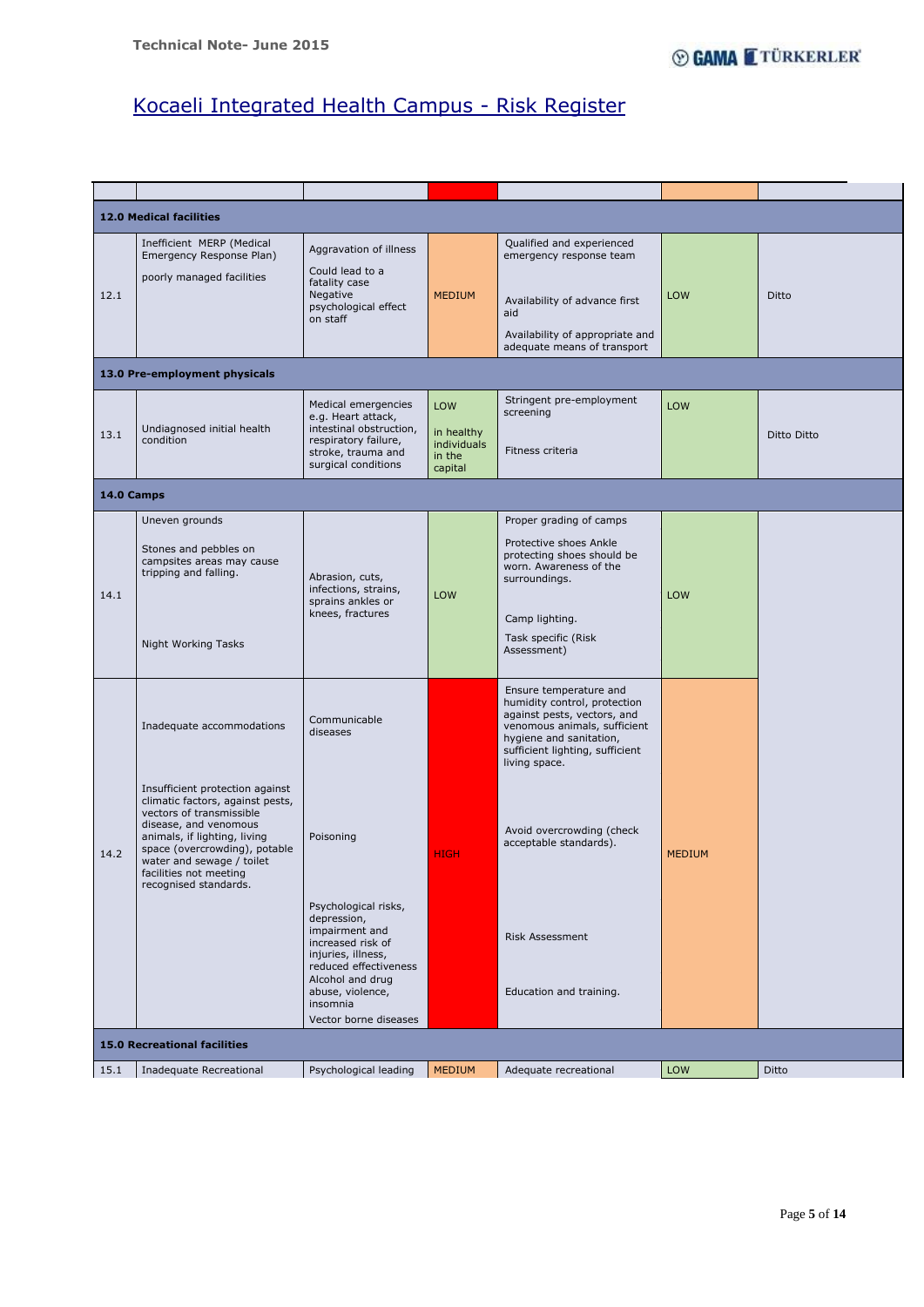Page **6** of **14**

|       | facilities                           | to fatigue, depression<br>isolation, alcohol /<br>drugs or substance<br>abuse, violence,<br>reduced effectiveness<br>and high risk of injury<br>and illness. |               | facilities taking into account<br>remoteness, nature of work,<br>working schedules and length<br>of tours |     |       |  |  |  |  |
|-------|--------------------------------------|--------------------------------------------------------------------------------------------------------------------------------------------------------------|---------------|-----------------------------------------------------------------------------------------------------------|-----|-------|--|--|--|--|
|       | <b>16.0 Mobilisation</b>             |                                                                                                                                                              |               |                                                                                                           |     |       |  |  |  |  |
| 16.1  | Loading / unloading of<br>equipment  |                                                                                                                                                              | <b>HIGH</b>   | Site Specific Method<br>Statement / Risk Assessment.                                                      | LOW | Ditto |  |  |  |  |
| 16.2  | Lifting equipment / Rigging          |                                                                                                                                                              | <b>HIGH</b>   | Check certification.                                                                                      | LOW | Ditto |  |  |  |  |
| 16.3  | Condition of vehicles /<br>machinery |                                                                                                                                                              | <b>HIGH</b>   | Pre / Post Inspection /<br>Maintenance of vehicles,<br>vehicle certification                              | LOW | Ditto |  |  |  |  |
| 16.4  | Tie-down equipment / Rigging         |                                                                                                                                                              | <b>HIGH</b>   | Test certification and<br>inspection of chains, binders,<br>strops etc.                                   | LOW | Ditto |  |  |  |  |
| 16.5  | Alcohol / drug abuse                 |                                                                                                                                                              | <b>HIGH</b>   | Alcohol / drug abuse policy.<br>Random checks                                                             | LOW | Ditto |  |  |  |  |
| 16.6  | Driver certification                 |                                                                                                                                                              | <b>HIGH</b>   | Driver certification, license,<br>driver training.                                                        | LOW | Ditto |  |  |  |  |
| 16.7  | Routing                              |                                                                                                                                                              | <b>HIGH</b>   | Planning schedule (journey<br>management)                                                                 | LOW | Ditto |  |  |  |  |
| 16.8  | Speed                                |                                                                                                                                                              | <b>HIGH</b>   | Speed restrictions.                                                                                       | LOW | Ditto |  |  |  |  |
| 16.9  | Storage of materials /<br>equipment  |                                                                                                                                                              | HIGH.         | Lay down areas, parking<br>areas                                                                          | LOW | Ditto |  |  |  |  |
| 16.10 | Spillage (vehicles, machinery)       |                                                                                                                                                              | <b>MEDIUM</b> | Spill kits to be available,<br>Training of personnel in the<br>use of kits                                | LOW | Ditto |  |  |  |  |
| 16.11 | Lighting                             |                                                                                                                                                              | <b>HIGH</b>   | Adequate lighting in storage /<br>lay down areas.                                                         | LOW | Ditto |  |  |  |  |
|       | 17.0 Clearing                        |                                                                                                                                                              |               |                                                                                                           |     |       |  |  |  |  |
| 17.1  | Fire                                 |                                                                                                                                                              | <b>HIGH</b>   | Fire fighting equipment on<br>stand- by, fire watch<br>Supervision of controlled fires                    | LOW | Ditto |  |  |  |  |
| 17.2  | Machinery                            |                                                                                                                                                              | <b>HIGH</b>   | Correct certification, pre /<br>post inspection                                                           | LOW | Ditto |  |  |  |  |
| 17.3  | Portable tools (chain saws)          |                                                                                                                                                              | <b>HIGH</b>   | Procedures, inspection                                                                                    | LOW | Ditto |  |  |  |  |
| 17.4  | Lack of fencing / gates              |                                                                                                                                                              | <b>HIGH</b>   | All fence lines / gates in place                                                                          | LOW | Ditto |  |  |  |  |
|       |                                      |                                                                                                                                                              |               | Probibition of man riding on                                                                              |     |       |  |  |  |  |

| 17.5 | Man riding of machinery           |  | <b>HIGH</b> | Prohibition of man riding on<br>all machinery | <b>LOW</b> | Ditto |  |  |  |
|------|-----------------------------------|--|-------------|-----------------------------------------------|------------|-------|--|--|--|
| 17.6 | Drainage                          |  | <b>HIGH</b> | Provision of temp flume pipes                 | <b>LOW</b> | Ditto |  |  |  |
| 17.7 | Stacking and removal of<br>timber |  | <b>HIGH</b> | Procedures                                    | <b>LOW</b> | Ditto |  |  |  |
| 17.8 | Lack of PPE                       |  | <b>HIGH</b> | Wearing of PPE Mandatory                      | <b>LOW</b> | Ditto |  |  |  |
|      | 18.0 Grading                      |  |             |                                               |            |       |  |  |  |
| 18.1 | Equipment                         |  | <b>HIGH</b> | Pre / Post inspection of                      | <b>LOW</b> | Ditto |  |  |  |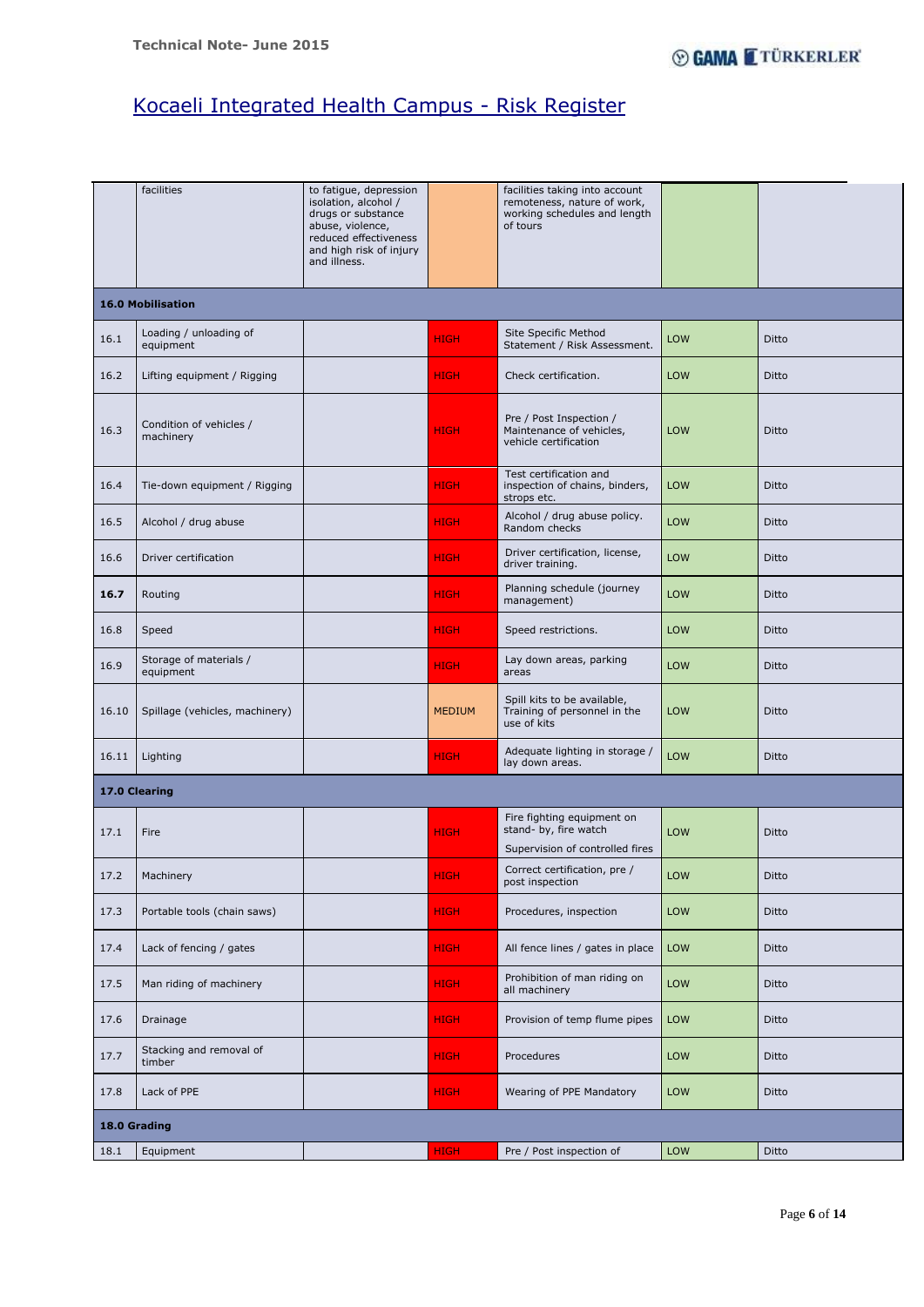Page **7** of **14**

|                                               |                                     |                                           |               | equipment. Equipment<br>certification                                                                                                                                                                                 |            |              |  |  |  |
|-----------------------------------------------|-------------------------------------|-------------------------------------------|---------------|-----------------------------------------------------------------------------------------------------------------------------------------------------------------------------------------------------------------------|------------|--------------|--|--|--|
| 18.2                                          | Unstable slopes / gradient          |                                           | <b>MEDIUM</b> | As per core requirements.                                                                                                                                                                                             | LOW        | Ditto        |  |  |  |
| 18.3                                          | Movement of traffic                 |                                           | <b>HIGH</b>   | Signage. Planning, man riding<br>policy                                                                                                                                                                               | <b>LOW</b> | Ditto        |  |  |  |
| 18.4                                          | Excavations                         |                                           | <b>HIGH</b>   | As per core requirements.                                                                                                                                                                                             | <b>LOW</b> | <b>Ditto</b> |  |  |  |
|                                               | 19.0 Clean up                       |                                           |               |                                                                                                                                                                                                                       |            |              |  |  |  |
| 19.1                                          | Equipment                           |                                           | <b>HIGH</b>   | Certification<br>Inspection program                                                                                                                                                                                   | LOW        | Ditto        |  |  |  |
| 19.2                                          | Hand tools                          |                                           | <b>HIGH</b>   | Inspection program                                                                                                                                                                                                    | LOW        | Ditto        |  |  |  |
| 19.3                                          | Removal of Construction<br>material |                                           | <b>HIGH</b>   | All mats and other<br>construction materials to be<br>removed to approved storage<br>areas                                                                                                                            | <b>LOW</b> | <b>Ditto</b> |  |  |  |
| 19.4                                          | Communications                      |                                           | <b>HIGH</b>   | Experienced operators                                                                                                                                                                                                 | LOW        | Ditto        |  |  |  |
| 19.5                                          | Disposal of debris                  |                                           | <b>HIGH</b>   | All debris to be removed to<br>approved disposal area                                                                                                                                                                 | <b>LOW</b> | Ditto        |  |  |  |
| 20.0 Identified occupational hazards by trade |                                     |                                           |               |                                                                                                                                                                                                                       |            |              |  |  |  |
| 20.1                                          | <b>Welders Noise</b>                | Hearing loss and<br>hypertension          | <b>MEDIUM</b> | Engineering controls,<br>education and training, PPE.                                                                                                                                                                 | LOW        | Ditto        |  |  |  |
| 20.2                                          | Heat in confined spaces             | Dehydration and<br>electrolytes imbalance | <b>MEDIUM</b> |                                                                                                                                                                                                                       | LOW        | Ditto        |  |  |  |
| 20.3                                          | Electrical hazards                  | Burns, fatality                           | <b>MEDIUM</b> |                                                                                                                                                                                                                       | LOW        | Ditto        |  |  |  |
| 20.4                                          | Working in heights                  | Falling risk                              | <b>HIGH</b>   | Using PPE, controls of HSE<br>personnel                                                                                                                                                                               | LOW        | Ditto        |  |  |  |
|                                               | 21.0 Office workers                 |                                           |               |                                                                                                                                                                                                                       |            |              |  |  |  |
| 22.1                                          |                                     | Video display<br>terminals                | <b>MEDIUM</b> | Ergonomics principles (height<br>of seats, video monitors at<br>eye level, good distance, good<br>lighting)<br>Anti-glare screens may be of<br>some help                                                              | LOW        | Ditto        |  |  |  |
| 22.2                                          |                                     | Repetitive tasks                          | <b>MEDIUM</b> | Avoid long sessions without<br>break.<br>Awareness and early<br>detection of "sick building<br>syndrome", ventilation                                                                                                 | LOW        | Ditto        |  |  |  |
| 22.3                                          | Office Work - General               | Indoor air pollution                      | <b>MEDIUM</b> | Re-circulation of same air<br>kept in motion by a/c's may<br>more easily spread upper<br>tract viral infections<br>Occupational surveillance<br>(measure of exposure, early<br>detectors of occupational<br>disease). | LOW        | Ditto        |  |  |  |
| 22.4                                          |                                     | Stress may cause                          | <b>MEDIUM</b> |                                                                                                                                                                                                                       | <b>LOW</b> | Ditto        |  |  |  |
| 22.5                                          |                                     | Eye strain, musculo-                      | <b>MEDIUM</b> |                                                                                                                                                                                                                       | LOW        | Ditto        |  |  |  |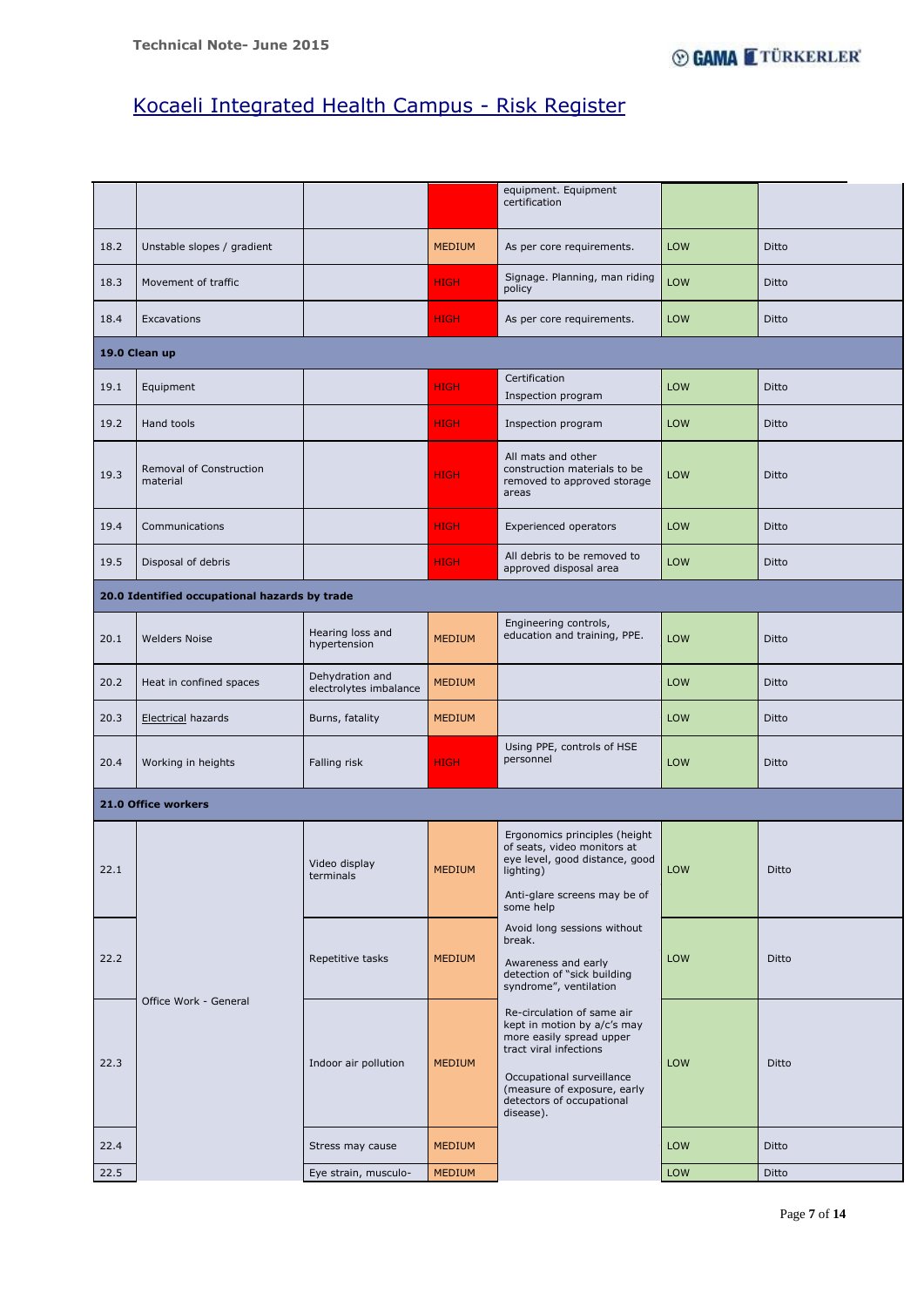Page **8** of **14**

|      |                                                                             | skeletal discomfort                                                                                   |               |                                                                                                                                    |            |       |  |  |  |  |  |
|------|-----------------------------------------------------------------------------|-------------------------------------------------------------------------------------------------------|---------------|------------------------------------------------------------------------------------------------------------------------------------|------------|-------|--|--|--|--|--|
| 22.6 |                                                                             | Carpal tunnel<br>syndrome, tendonitis                                                                 | <b>MEDIUM</b> |                                                                                                                                    | <b>LOW</b> | Ditto |  |  |  |  |  |
| 22.7 |                                                                             | "sick building<br>syndrome"<br>(headache, nausea,<br>eye irritation)                                  | <b>MEDIUM</b> |                                                                                                                                    | LOW        | Ditto |  |  |  |  |  |
| 22.8 |                                                                             | Anxiety, depression,<br>drug and alcohol<br>abuse, cardiovascular<br>disease, peptic ulcer<br>disease | <b>MEDIUM</b> |                                                                                                                                    | LOW        | Ditto |  |  |  |  |  |
|      | <b>23.0 Construction workers</b>                                            |                                                                                                       |               |                                                                                                                                    |            |       |  |  |  |  |  |
| 23.1 | Cement: may cause                                                           | Upper respiratory<br>tract irritation and<br>infection skin irritation<br>and dermatitis              | <b>MEDIUM</b> | PPE (safety)<br>Communications - toolbox<br>talks and regulations (in<br>particular<br>Control time spent using<br>vibrating tools | LOW        | Ditto |  |  |  |  |  |
| 23.2 | Handling of used engine oils<br>and repeated skin contact                   | Serious tissue damage                                                                                 | <b>MEDIUM</b> | Clear grounds of nails and<br>sharp items, etc)                                                                                    | LOW        | Ditto |  |  |  |  |  |
| 23.3 | <b>Heavy lifting</b>                                                        | Back strain or other<br>injuries                                                                      | <b>MEDIUM</b> | Training                                                                                                                           | LOW        | Ditto |  |  |  |  |  |
| 23.4 | Working in confined spaces                                                  | Accidents                                                                                             | <b>MEDIUM</b> | Occupational surveillance<br>(measure of exposure, early<br>detectors of occupational<br>disease)<br>Education and training.       | LOW        | Ditto |  |  |  |  |  |
| 23.5 | Heavy equipment / machinery                                                 | Crushes, Trapped<br>body parts,<br>Maintenance hazards<br>Visibility                                  | <b>MEDIUM</b> |                                                                                                                                    | LOW        | Ditto |  |  |  |  |  |
| 23.6 | Grinding                                                                    | Angioneurotic<br>diseases                                                                             | <b>MEDIUM</b> |                                                                                                                                    | LOW        | Ditto |  |  |  |  |  |
| 23.7 | Prolonged use of vibrating<br>tools                                         | Tissue damage and<br>vibration-related<br>disorders to hands<br>and extremities                       | <b>MEDIUM</b> |                                                                                                                                    | LOW        | Ditto |  |  |  |  |  |
| 23.8 | Soil contaminated wounds,<br>rusty nail wounds                              | Tetanus                                                                                               | <b>MEDIUM</b> |                                                                                                                                    | LOW        | Ditto |  |  |  |  |  |
|      | 24.0 Mechanics, heavy machinery                                             |                                                                                                       |               |                                                                                                                                    |            |       |  |  |  |  |  |
| 24.1 | Noise (see below)                                                           |                                                                                                       | LOW           | PPE (safety)<br>Communications - toolbox<br>talks                                                                                  | <b>LOW</b> | Ditto |  |  |  |  |  |
| 24.2 | Safety hazards                                                              | Finger loss,<br>lacerations, musculo-<br>skeletal strain,<br>crushing injuries                        | <b>MEDIUM</b> | Avoid confined spaces<br>whenever possible<br>Guarding / Enclosures to<br>protect from dangerous<br>machines,                      | LOW        | Ditto |  |  |  |  |  |
| 24.3 | Oils                                                                        | Skin cancer, oil acne,<br>"Pontiac fever"<br>(Legionella<br>pneumophila) in<br>contaminated oil       | LOW           | Occupational surveillance<br>(measure of exposure, early<br>detectors of occupational<br>disease                                   | LOW        | Ditto |  |  |  |  |  |
| 24.4 | Lubricants                                                                  | May cause dermatitis                                                                                  | LOW           |                                                                                                                                    | LOW        | Ditto |  |  |  |  |  |
| 24.5 | Polycyclicaromatic<br>hydrocarbons formed by the<br>burning of fossil fuels | Associated with lung<br>and skin cancers                                                              | LOW           |                                                                                                                                    | LOW        | Ditto |  |  |  |  |  |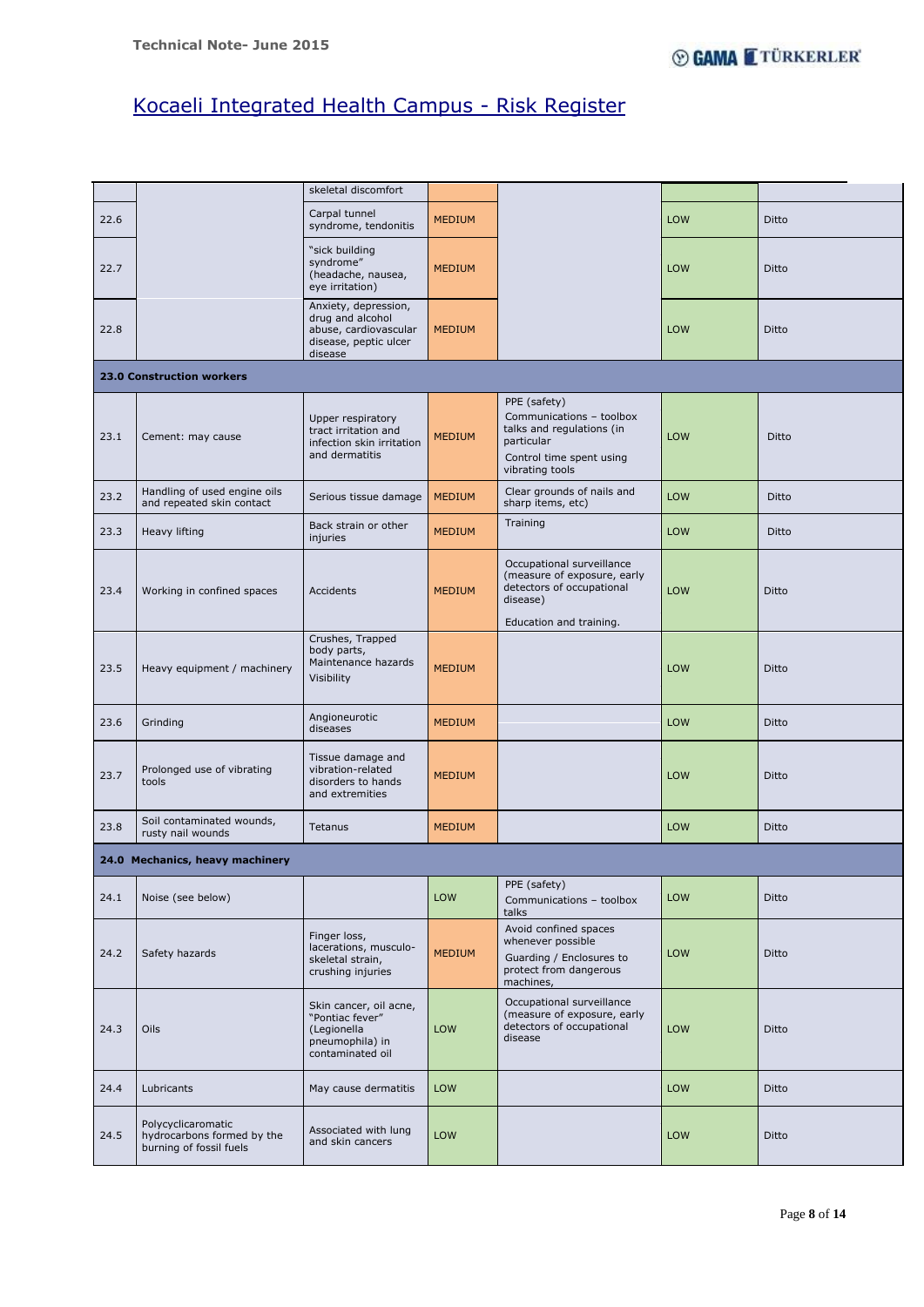Т.

# Kocaeli Integrated Health Campus - Risk Register

## Page **9** of **14**

| 24.6 | Carbon monoxide: by-product<br>of incomplete combustion of<br>carbonaceous substances                                                                                                                                                                                                                                                                                                                               | Compromise the<br>oxygen-carrying<br>capacity of blood with<br>a risk of affecting<br>myocardium or<br>central nervous<br>system                                                                                                                                                                                                                                                                                                                                                                                                                                                                                                                                                                                                                              | LOW           |                                                                                                                                                                                                                                                                                                                                                                                                                                                                                                                                                                                                                                                                                                                                                                                  | <b>LOW</b> | Ditto |  |  |  |  |
|------|---------------------------------------------------------------------------------------------------------------------------------------------------------------------------------------------------------------------------------------------------------------------------------------------------------------------------------------------------------------------------------------------------------------------|---------------------------------------------------------------------------------------------------------------------------------------------------------------------------------------------------------------------------------------------------------------------------------------------------------------------------------------------------------------------------------------------------------------------------------------------------------------------------------------------------------------------------------------------------------------------------------------------------------------------------------------------------------------------------------------------------------------------------------------------------------------|---------------|----------------------------------------------------------------------------------------------------------------------------------------------------------------------------------------------------------------------------------------------------------------------------------------------------------------------------------------------------------------------------------------------------------------------------------------------------------------------------------------------------------------------------------------------------------------------------------------------------------------------------------------------------------------------------------------------------------------------------------------------------------------------------------|------------|-------|--|--|--|--|
| 24.7 | <b>Dusts</b>                                                                                                                                                                                                                                                                                                                                                                                                        |                                                                                                                                                                                                                                                                                                                                                                                                                                                                                                                                                                                                                                                                                                                                                               | <b>LOW</b>    |                                                                                                                                                                                                                                                                                                                                                                                                                                                                                                                                                                                                                                                                                                                                                                                  | <b>LOW</b> | Ditto |  |  |  |  |
|      | 25.0 By stressors to be encountered                                                                                                                                                                                                                                                                                                                                                                                 |                                                                                                                                                                                                                                                                                                                                                                                                                                                                                                                                                                                                                                                                                                                                                               |               |                                                                                                                                                                                                                                                                                                                                                                                                                                                                                                                                                                                                                                                                                                                                                                                  |            |       |  |  |  |  |
| 26,1 | Noise<br>High noise levels have been<br>shown to be associated with<br>an increased risk of injuries at<br>work.<br>Noise sources will include<br>diesel driven excavation and<br>pipe handling machinery, hand<br>held power tools, compressors,<br>pumps, generators, flare<br>systems, and blasting.<br>Toxicity to the auditory system<br>is usually manifested after<br>chronic exposure to at least<br>90db.) | Acoustic trauma: bone<br>or tissue damage can<br>result from exposure<br>to high-pressure wave<br>(explosion).<br>Noise-induced hearing<br>loss: a sensori-<br>neuronal deficit<br>involving the hair cells<br>of the cochlea can be<br>produced by loud,<br>sustained noise.<br>Temporary threshold<br>shift is a loss of<br>hearing that recovers<br>within the first 24<br>hours after exposure<br>but may also show<br>further improvement<br>over a 7-day period.<br>Permanent threshold<br>shift is a loss of<br>hearing that occurs<br>first in the 4000 Hz<br>range, extending<br>gradually with<br>continued exposure<br>through the higher<br>frequencies and finally<br>in the lower<br>frequencies as well.<br>These changes are<br>irreversible. | <b>MEDIUM</b> | RISK MANAGEMENT: ear<br>protection (mufflers or / and<br>plugs), periodic inspection of<br>hearing protection devices,<br>baseline and periodic hearing<br>tests: (Audiometric tests<br>include hearing testing at<br>intervals between 500 and<br>8000 Hz. Dose-response<br>curve for hearing loss and<br>noise exposure).<br>Monitoring noise level and<br>sign posting high noise areas<br>(safety).<br>Select equipment according<br>to standards for noise output.<br>Inspect and maintain<br>construction equipment in<br>good working condition<br>Install noise mitigation<br>devices on and / or<br>enclosures around<br>construction equipment<br>Hearing conservation<br>program if indicated<br>Include noise awareness in<br>any education and training<br>program. | <b>LOW</b> | Ditto |  |  |  |  |

| <b>26.0 Chemicals</b> |                                                                                                                                                                     |                                                        |               |                                                                              |            |       |  |  |  |
|-----------------------|---------------------------------------------------------------------------------------------------------------------------------------------------------------------|--------------------------------------------------------|---------------|------------------------------------------------------------------------------|------------|-------|--|--|--|
| 26.1                  | (Metal, Dust & Fuel, Gases,<br>Paint solvents & Pigments,<br>Coating & Bonding Agents,<br>Oils, Lubricants, Polycyclic<br>Aromatic Hydrocarbon, Carbon<br>Monoxide) | Inhalation, digestion,<br>ingestion and<br>absorption. | <b>MEDIUM</b> | HAZCOM procedure, MSDS<br>(Material Safety Data<br>Sheets). Risk Assessment. | <b>LOW</b> | Ditto |  |  |  |
| 26.2                  | Paint solvents may cause                                                                                                                                            | Neurobehavioral                                        | <b>MEDIUM</b> | PPE as appropriate                                                           | <b>LOW</b> | Ditto |  |  |  |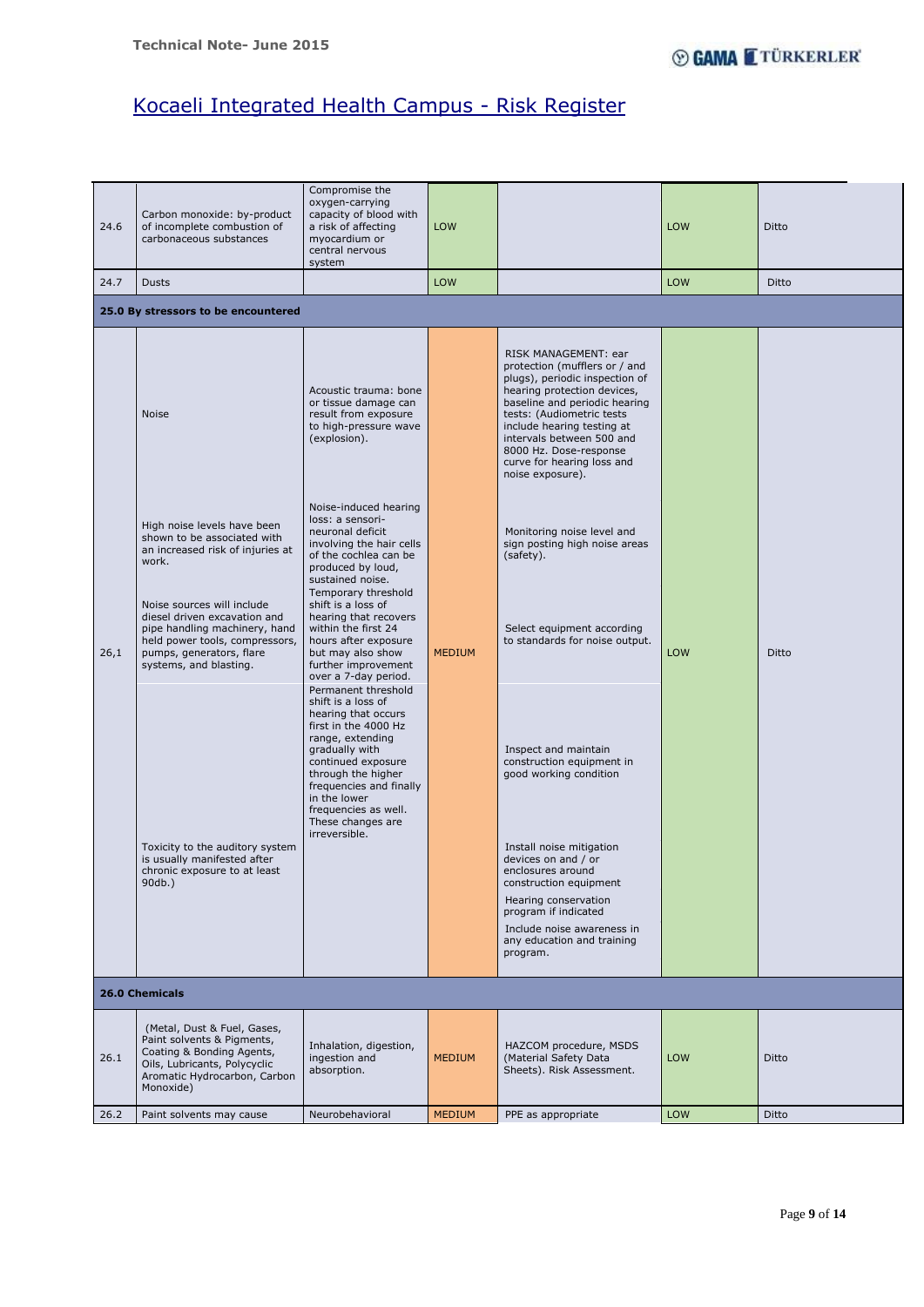Page **10** of **14**

|       |                                                                                                                                                                                                                      | abnormalities, chronic<br>skin conditions,<br>mucous membranes<br>irritation                                                     |               | Have available on each site<br>manufacturer's specifications<br>of toxic substances, safety<br>precautions, countermeasures<br>/ antidote in case of over-<br>exposure<br>Medical staff as well as<br>workforce to be familiarised<br>with those substances.<br>Substitution with less toxic<br>substances where appropriate<br>to minimise exposure. |            |       |
|-------|----------------------------------------------------------------------------------------------------------------------------------------------------------------------------------------------------------------------|----------------------------------------------------------------------------------------------------------------------------------|---------------|-------------------------------------------------------------------------------------------------------------------------------------------------------------------------------------------------------------------------------------------------------------------------------------------------------------------------------------------------------|------------|-------|
| 26.3  | Polyethylene coatings and<br>bonding agents applied to pipe<br>lengths especially in enclosed<br>booths<br>Epoxy and urethane coatings,<br>possibly coal tar materials and<br>resins, applied on the field<br>joints | Various health<br>conditions including<br>respiratory and<br>cutaneous irritation /<br>sensitisation                             | <b>MEDIUM</b> | Portable washing and<br>eyewash facilities must be<br>provided. Occupational<br>surveillance (measure of<br>exposure, early detectors of<br>occupational disease).                                                                                                                                                                                    | <b>LOW</b> | Ditto |
| 26.4  | Paint pigments: chromates                                                                                                                                                                                            | Have been associated<br>with increased lung<br>cancer risk                                                                       | <b>MEDIUM</b> |                                                                                                                                                                                                                                                                                                                                                       | <b>LOW</b> | Ditto |
| 26.5  | Lead oxide                                                                                                                                                                                                           | Haematological,<br>kidney, central and<br>peripheral<br>neurological disorders                                                   | <b>MEDIUM</b> |                                                                                                                                                                                                                                                                                                                                                       | <b>LOW</b> | Ditto |
| 26.6  | Polyurethane and acrylic<br>paints                                                                                                                                                                                   | Asthma                                                                                                                           | <b>MEDIUM</b> |                                                                                                                                                                                                                                                                                                                                                       | <b>LOW</b> | Ditto |
| 26.7  | Chemicals                                                                                                                                                                                                            | Poisoning                                                                                                                        | <b>MEDIUM</b> |                                                                                                                                                                                                                                                                                                                                                       | LOW        | Ditto |
| 26.8  | <b>Mechanics Oils</b>                                                                                                                                                                                                | Skin cancer, oil acne,<br>"Pontiac fever"<br>(Legionella,<br>pneumophila) in<br>contaminated oil                                 | <b>MEDIUM</b> |                                                                                                                                                                                                                                                                                                                                                       | <b>LOW</b> | Ditto |
| 26.9  | Lubricants                                                                                                                                                                                                           | Dermatitis                                                                                                                       | <b>MEDIUM</b> |                                                                                                                                                                                                                                                                                                                                                       | LOW        | Ditto |
| 26.10 | Polycyclic aromatic<br>hydrocarbons formed by the<br>burning of fossil fuels                                                                                                                                         | Associated with lung<br>and skin cancers                                                                                         | <b>MEDIUM</b> |                                                                                                                                                                                                                                                                                                                                                       | <b>LOW</b> | Ditto |
| 26.11 | Carbon monoxide: by-product<br>of incomplete combustion of<br>carbonaceous substances may                                                                                                                            | compromise the<br>oxygen-carrying<br>capacity of blood with<br>a risk of affecting<br>myocardium or<br>central nervous<br>system | <b>MEDIUM</b> |                                                                                                                                                                                                                                                                                                                                                       | <b>LOW</b> | Ditto |
| 26.12 | HEAT, Work in confined spaces<br>and near heat sources and/or<br>lack of air movement or<br>cooling                                                                                                                  | Exhaustion, collapse,<br>possible injury. Harm<br>through subsequent<br>fall etc.                                                | <b>MEDIUM</b> | Permit to work procedures<br>Confined Space procedures<br>Primary Rules of Safety                                                                                                                                                                                                                                                                     | LOW        | Ditto |
|       | <b>Transport and Travel:</b>                                                                                                                                                                                         |                                                                                                                                  |               | <b>RISK MANAGEMENT</b> safety<br>regulations. Education /                                                                                                                                                                                                                                                                                             |            |       |
|       | <b>Ground Transport</b>                                                                                                                                                                                              |                                                                                                                                  |               | training<br>Good maintenance of vehicles                                                                                                                                                                                                                                                                                                              |            |       |
| 26.13 |                                                                                                                                                                                                                      | Road traffic accidents                                                                                                           |               | Defensive driving                                                                                                                                                                                                                                                                                                                                     |            | Ditto |
|       | Heat related conditions                                                                                                                                                                                              | Trauma, multiple<br>trauma, fatalities                                                                                           |               | Speed and distances limits                                                                                                                                                                                                                                                                                                                            |            |       |
|       | <b>Noise</b>                                                                                                                                                                                                         | Impact of Equipment                                                                                                              |               | Air-conditioned cabins<br>Checkpoints with compulsory<br>rest and evaluation                                                                                                                                                                                                                                                                          |            |       |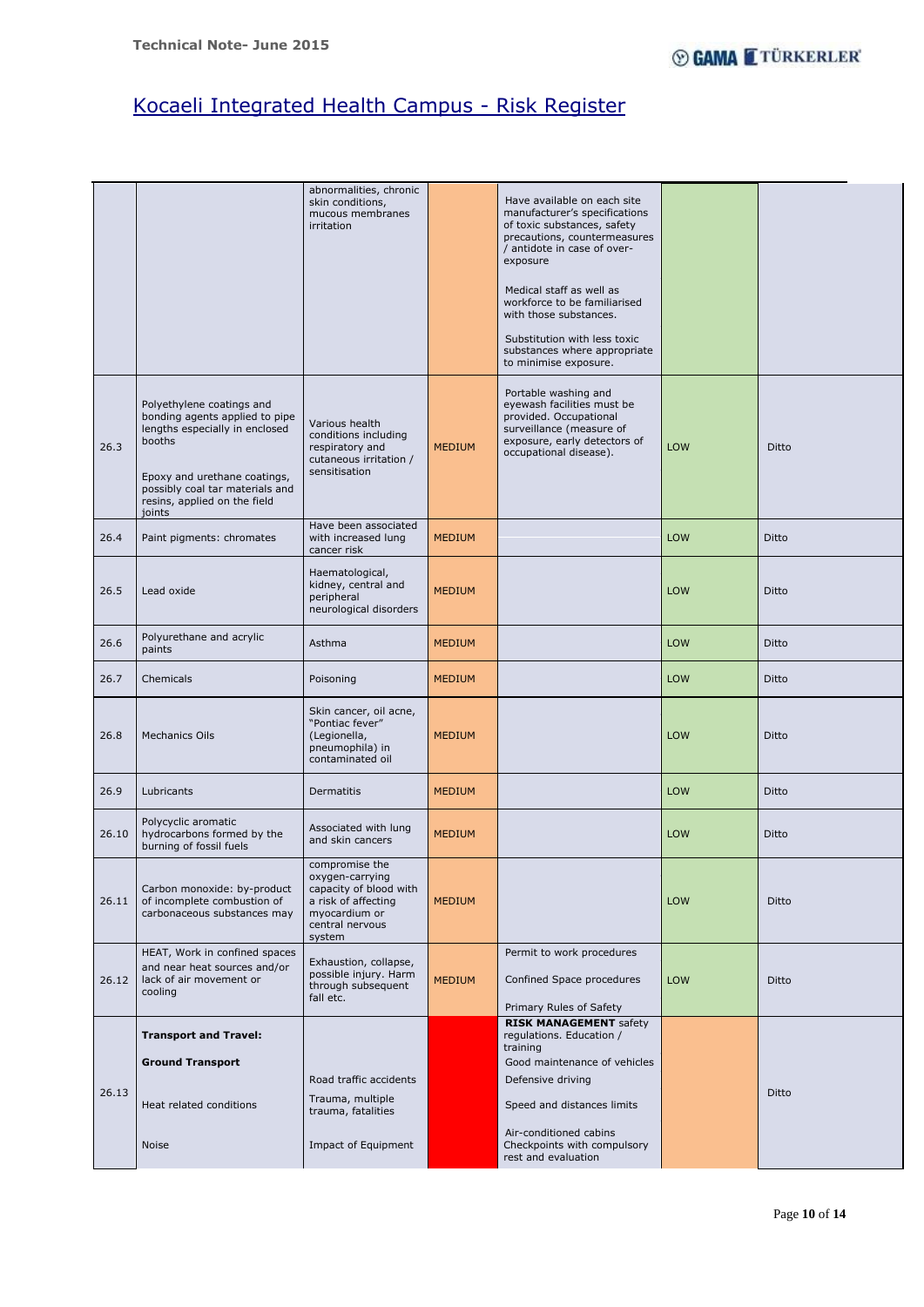Page **11** of **14**

|      | Boredom, loss of vigilance,<br>sleepiness, highway hypnosis | Loss of Material                               |               | Loads secured properly                                      |               |              |
|------|-------------------------------------------------------------|------------------------------------------------|---------------|-------------------------------------------------------------|---------------|--------------|
|      | Speed excess                                                | Road usage, blockage                           |               | Radio-communications                                        |               |              |
|      | Load improperly secured                                     |                                                | <b>HIGH</b>   | Service truck                                               | <b>MEDIUM</b> |              |
|      |                                                             |                                                |               | Trauma life support,                                        |               |              |
|      | Driving too long without break                              |                                                |               | Extrication kits in<br>ambulances.                          |               |              |
|      | Lower compliance with driving                               |                                                |               | Occupational surveillance<br>(measure of exposure, early    |               |              |
|      | regulations, and monotonous<br>landscape.                   |                                                |               | detectors of occupational<br>disease)                       |               |              |
|      |                                                             |                                                |               |                                                             |               |              |
|      |                                                             |                                                |               | Minimise road transport as<br>much as possible and          |               |              |
|      | <b>Mechanical failure</b>                                   |                                                |               | stringent procedures for:<br>driver's pre-employment        |               |              |
|      |                                                             |                                                |               | screening and training,<br>controlling speed and vehicles   |               |              |
|      |                                                             |                                                |               | maintenance.                                                |               |              |
|      |                                                             |                                                |               | Logistic strategy.                                          |               |              |
|      |                                                             |                                                |               | <b>Maintenance Plans</b>                                    |               |              |
|      | <b>27.0 Construction Safety</b>                             |                                                |               |                                                             |               |              |
|      |                                                             | Malfunctioning of<br>equipment                 |               | Training                                                    |               |              |
|      |                                                             | Injury                                         |               | Education                                                   |               |              |
| 27.1 | Construction/Operations -                                   | Damage to equipment                            | <b>HIGH</b>   | General awareness                                           | LOW           | Ditto        |
|      | Local maintenance skills                                    |                                                |               | Supervision                                                 |               |              |
|      |                                                             |                                                |               | Information & instructions                                  |               |              |
|      |                                                             |                                                |               | Site Management to consider                                 |               |              |
|      |                                                             | Housekeeping                                   |               | layout of plant and equipment<br>at define phase to promote |               |              |
|      | Construction - Equipment                                    |                                                |               | safe access, egress at all                                  |               |              |
| 27.2 | Layout (Plant & Equipment)<br>facilities                    |                                                | <b>MEDIUM</b> | times<br>Regs / Licensing, certification                    | <b>LOW</b>    | Ditto        |
|      |                                                             | Access / Egress issues                         |               | process                                                     |               |              |
|      |                                                             |                                                |               |                                                             |               |              |
|      |                                                             | Security at storage<br>facilities - 24 hour    |               |                                                             |               |              |
| 27.3 | Construction - General<br>material movement, Storage        | safeguards<br>(Generators, Material            | <b>HIGH</b>   | Provide security guards at all<br>facilities                | LOW           | <b>Ditto</b> |
|      |                                                             | $etc.$ )                                       |               |                                                             |               |              |
|      |                                                             | Safeguard storage                              |               |                                                             |               |              |
|      | Construction - Storage of                                   | areas within camp and<br>/ or material storage |               | Provide fence and locked<br>controlled storage facilities   |               |              |
|      |                                                             | yards                                          |               |                                                             |               |              |
| 27.4 | Flammables                                                  | Long term storage<br>and handling due to       | <b>MEDIUM</b> | Locate and establish hazard<br>waste disposal sites, may be | LOW           | Ditto        |
|      |                                                             | the lack of disposal<br>sites                  |               | required to obtain permits.                                 |               |              |
|      |                                                             |                                                |               |                                                             |               |              |
|      |                                                             | Fire                                           |               |                                                             |               |              |
|      | Construction - Fire Fighting -                              | Damage to equipment                            |               | Provide some type of water                                  |               |              |
| 27.5 | Water requirements                                          | Potential injury                               | <b>MEDIUM</b> | storage tankage, or well<br>pumps for fire protection       | LOW           | <b>Ditto</b> |
|      |                                                             | Harm to environment.                           |               |                                                             |               |              |
|      |                                                             | Loss of life, trauma,<br>burns, severe injury  |               | Identification to camp<br>emergency fire procedures         |               |              |
|      |                                                             | Potential crush or                             |               | Trained personnel for                                       |               |              |
| 27.6 | Fire Response - Means of                                    | struck by injuries<br>Damage to facilities     | <b>MEDIUM</b> | emergency.<br>Job-site emergency response                   | LOW           | Ditto        |
|      | escape                                                      | and environment.                               |               | plan                                                        |               |              |
|      |                                                             |                                                |               | Provide and implement good<br>fire emergency procedures     |               |              |
|      |                                                             |                                                |               | and plans                                                   |               |              |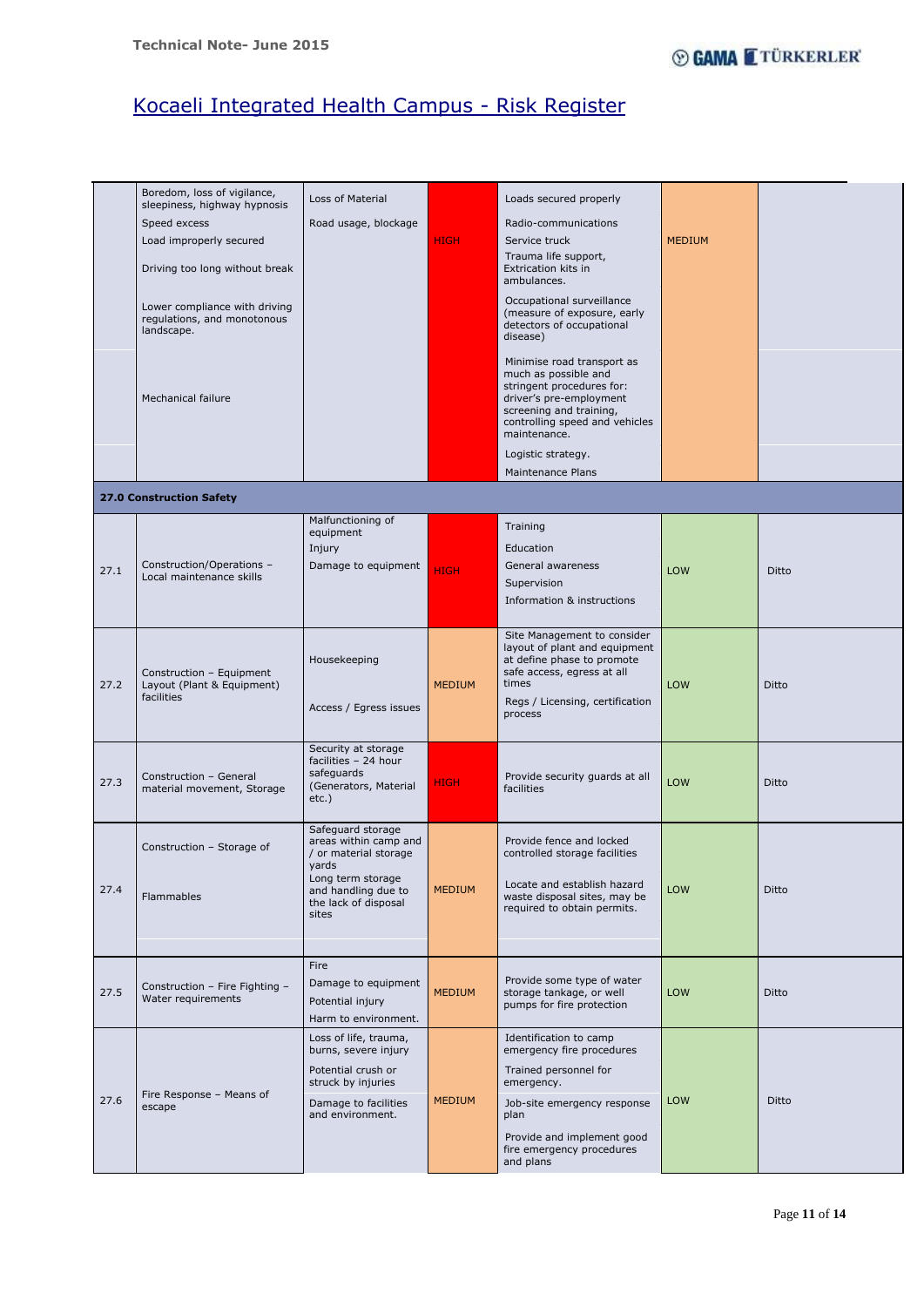Page **12** of **14**

|       |                                                                               |                                                                                                                                                                                                            |               | Train personnel in fire<br>fighting, have proper<br>equipment on full stand by for<br>emergency<br><b>Drills</b><br>Training (HSE Management)                                               |            |       |
|-------|-------------------------------------------------------------------------------|------------------------------------------------------------------------------------------------------------------------------------------------------------------------------------------------------------|---------------|---------------------------------------------------------------------------------------------------------------------------------------------------------------------------------------------|------------|-------|
| 27.7  | Construction Facilities - Camp                                                | Improper location -<br>No support from local<br>infrastructure<br>Contamination or local<br>resources<br>Security                                                                                          | <b>HIGH</b>   | Provide survey of area<br>resources, plans to avoid<br>contamination<br>Plan access into and out of<br>camp locations avoiding<br>public<br>Provide Security plans and<br>implement program | LOW        | Ditto |
| 27.8  | Construction - Potable Water<br>(distribution, wastage etc)<br>Contamination. | Water source<br>contaminated.<br>Depletion of natural<br>resources.<br>Chlorination.                                                                                                                       | <b>HIGH</b>   | Test for contamination<br>regularly<br>Verify water flow and sources<br>prior to installation of water<br>well facilities<br>Suitability of pumping system<br>Policies and procedures       | LOW        | Ditto |
| 27.8  | Construction - Solid waste<br>storage and treatment                           | Improper storage and<br>disposal sites.<br>No permitted land site<br>--- government, local<br>and /or property<br>owner.                                                                                   | <b>HIGH</b>   | Permit disposal sites<br>Maintain proper sanitation<br>practices.                                                                                                                           | LOW        | Ditto |
| 27.9  | Construction - Sewage<br>Treatment                                            | Improper treatment --<br>- creation of<br>unhealthy conditions<br>where personnel are<br>housed.<br>No permitted disposal<br>site.                                                                         | <b>HIGH</b>   | Install and maintain proper<br>sewage disposal facilities<br>Permit conditions for camp<br>use<br>Waste Management Plan                                                                     | LOW        | Ditto |
| 27.10 | Construction - Stress & Mental<br>Health                                      | Long working hours<br>Lack of R&R cycles                                                                                                                                                                   | <b>HIGH</b>   | Provide working schedules<br>with rotation cycles included                                                                                                                                  | LOW        | Ditto |
| 27.11 | Construction-Training - Staff                                                 | Lack of sufficient<br>training schedule<br>(time) prior to work<br>starting<br>Lack of certified<br>training personnel                                                                                     | <b>HIGH</b>   | Provide training programs<br>allowing adequate training to<br>all personnel<br>Source certified training<br>personnel and programs                                                          | LOW        | Ditto |
| 27.12 | Construction - Training -<br>employees                                        | <b>Employing Personnel</b><br>to perform activities<br>and /or operate<br>equipment, which<br>could create an<br>unhealthy<br>environment, be<br>dangerous to<br>employee or persons<br>Loss of equipment. | <b>HIGH</b>   | Provide training programs in<br>operation of equipment and<br>construction techniques                                                                                                       | <b>LOW</b> | Ditto |
| 27.13 | Construction/Environmental -<br>Ground conditions<br>Site conditions          | Erosion problems, soft<br>soils due to<br>underground waters.<br>Contaminated soils -<br>harmful chemical to<br>humans and or<br>animals.                                                                  | <b>MEDIUM</b> | Provide construction<br>techniques for wet soil<br>conditions<br>Establish and maintain good<br>erosion control methods both<br>temporary and permanent                                     | .LOW       | Ditto |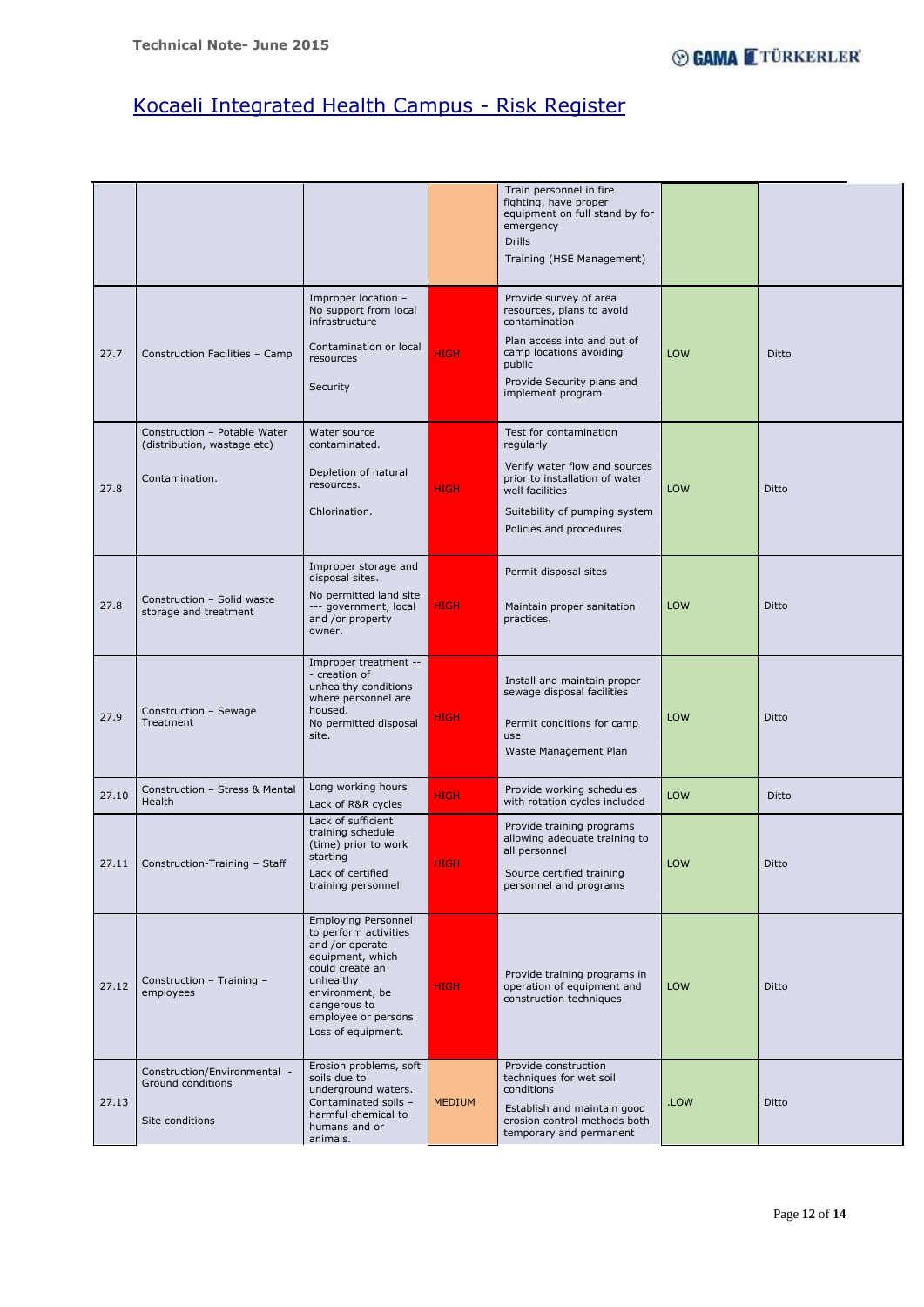Page **13** of **14**

|                           |                                        |                                                                                                                                                                                             |               | Provide proper-trained<br>personnel in identifying<br>contaminated soils and the<br>handling and disposal of soils.                 |            |       |  |
|---------------------------|----------------------------------------|---------------------------------------------------------------------------------------------------------------------------------------------------------------------------------------------|---------------|-------------------------------------------------------------------------------------------------------------------------------------|------------|-------|--|
| 27.14                     | Construction - Management of<br>Change | Miss Management<br>Work delays<br>Accident / Incidents<br>Moral                                                                                                                             | <b>MEDIUM</b> | Risk Management                                                                                                                     | <b>LOW</b> | Ditto |  |
|                           | 28.0 Security                          |                                                                                                                                                                                             |               |                                                                                                                                     |            |       |  |
| 28.1                      | Security - Demonstrations              | Loss of production<br>Loss of life<br>Personal injury<br>Damage to reputation<br>Compensation<br>payments<br>Property damage.                                                               | <b>MEDIUM</b> | Clear Security arrangements<br>Good public relations (local<br>authority, Police, Fire and<br>Medical, inhabitants).                | LOW        | Ditto |  |
| 28.2                      | Security - Theft                       | Tools, equipment and<br>materials, especially<br>those that can<br>support remote living<br>lifestyles i.e.,<br>generators, small<br>portable appliances,<br>fuel and or valuable<br>items. | <b>HIGH</b>   | Security procedures<br>General awareness and<br>training                                                                            | LOW        | Ditto |  |
| 28.3                      | Security - Kidnapping                  | Personal safety<br>Potential loss of life<br>Loss of valuables                                                                                                                              | <b>MEDIUM</b> | General Security and safety<br>awareness, training to identify<br>arrangements<br>Procedures to follow in an<br>emergency situation | LOW        | Ditto |  |
| 28.5                      | <b>Vehicle Security</b>                | Stolen / vandalised<br>vehicle<br>Safety of Drivers                                                                                                                                         | LOW           | Determine safe areas for<br>vehicles                                                                                                | LOW        | Ditto |  |
| <b>29.0 Communication</b> |                                        |                                                                                                                                                                                             |               |                                                                                                                                     |            |       |  |
| 29.1                      | Communication                          | Poor communication<br>Incidents<br>Arguments, poor<br>relationships between<br>personnel,<br>management, etc.<br>Poor communication -                                                       | <b>MEDIUM</b> | Training on hazard<br>communication<br>Plans & procedures                                                                           | LOW        | Ditto |  |
| 29.1                      | Telecommunication<br>malfunction       | incident response,<br>management of<br>personnel                                                                                                                                            | <b>MEDIUM</b> | On site communication via<br>radios shall be controlled<br>accordingly                                                              | LOW        | Ditto |  |

|      |                                 | personnel                                                 |               | accordingly                                                               |            |              |  |  |  |  |
|------|---------------------------------|-----------------------------------------------------------|---------------|---------------------------------------------------------------------------|------------|--------------|--|--|--|--|
|      | <b>30.0 Topsoil Segregation</b> |                                                           |               |                                                                           |            |              |  |  |  |  |
| 30.1 | Poor Soil strip management      | Commingling of<br>topsoil and subsoil.<br>Loss of topsoil | <b>HIGH</b>   | Locate stockpiles to minimise<br>handling                                 | <b>LOW</b> | <b>Ditto</b> |  |  |  |  |
| 30.2 | Inadequate storage of topsoil   | Compacting of soils.<br>Loss of topsoil<br>usefulness     | <b>MEDIUM</b> | Locate stockpiles so that they<br>are protected from equipment<br>traffic | <b>LOW</b> | <b>Ditto</b> |  |  |  |  |
| 30.3 | Inadequate storage of topsoil   | Stockpiling topsoil in                                    | <b>MEDIUM</b> | Locate stockpiles so that they                                            | <b>LOW</b> | <b>Ditto</b> |  |  |  |  |